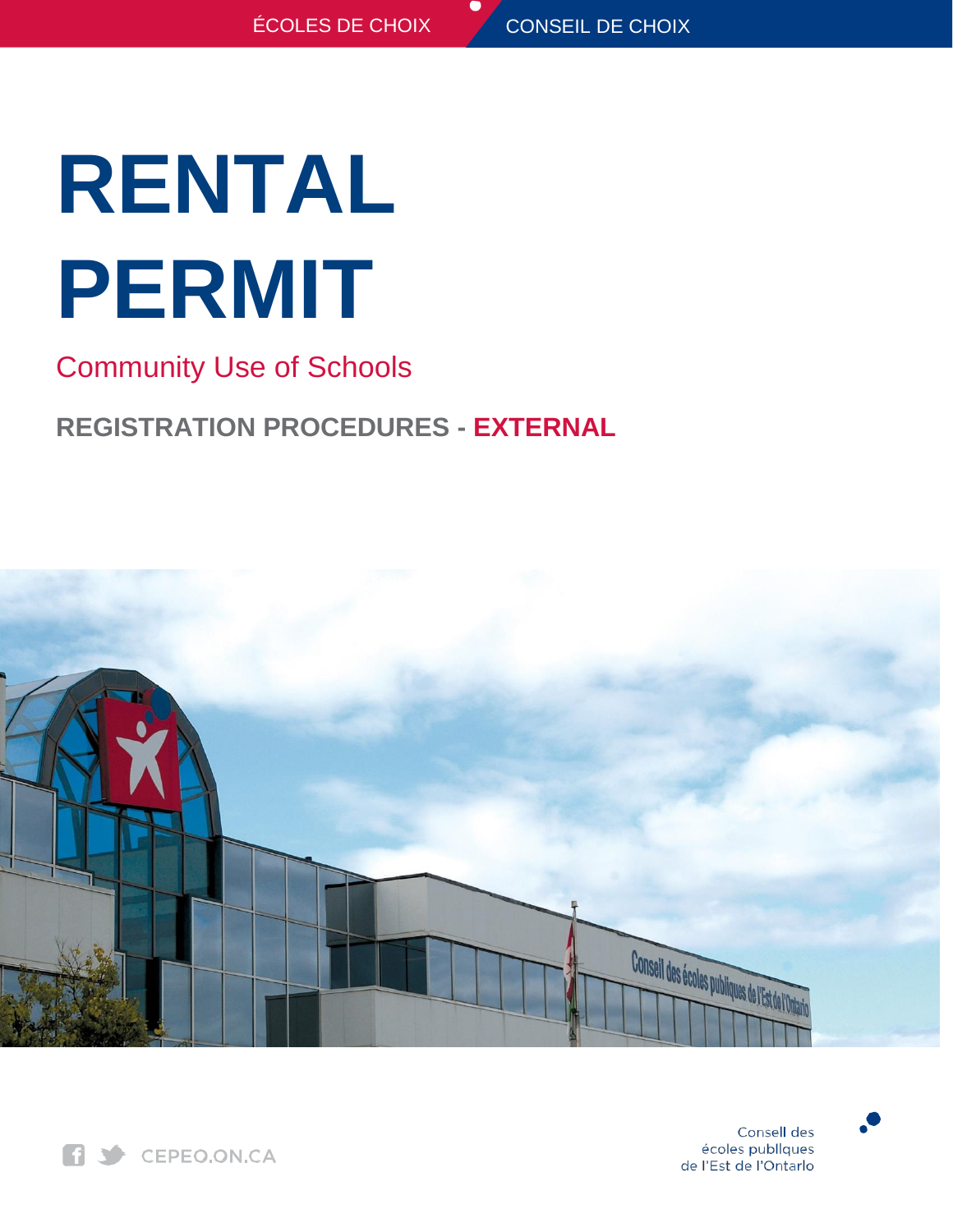

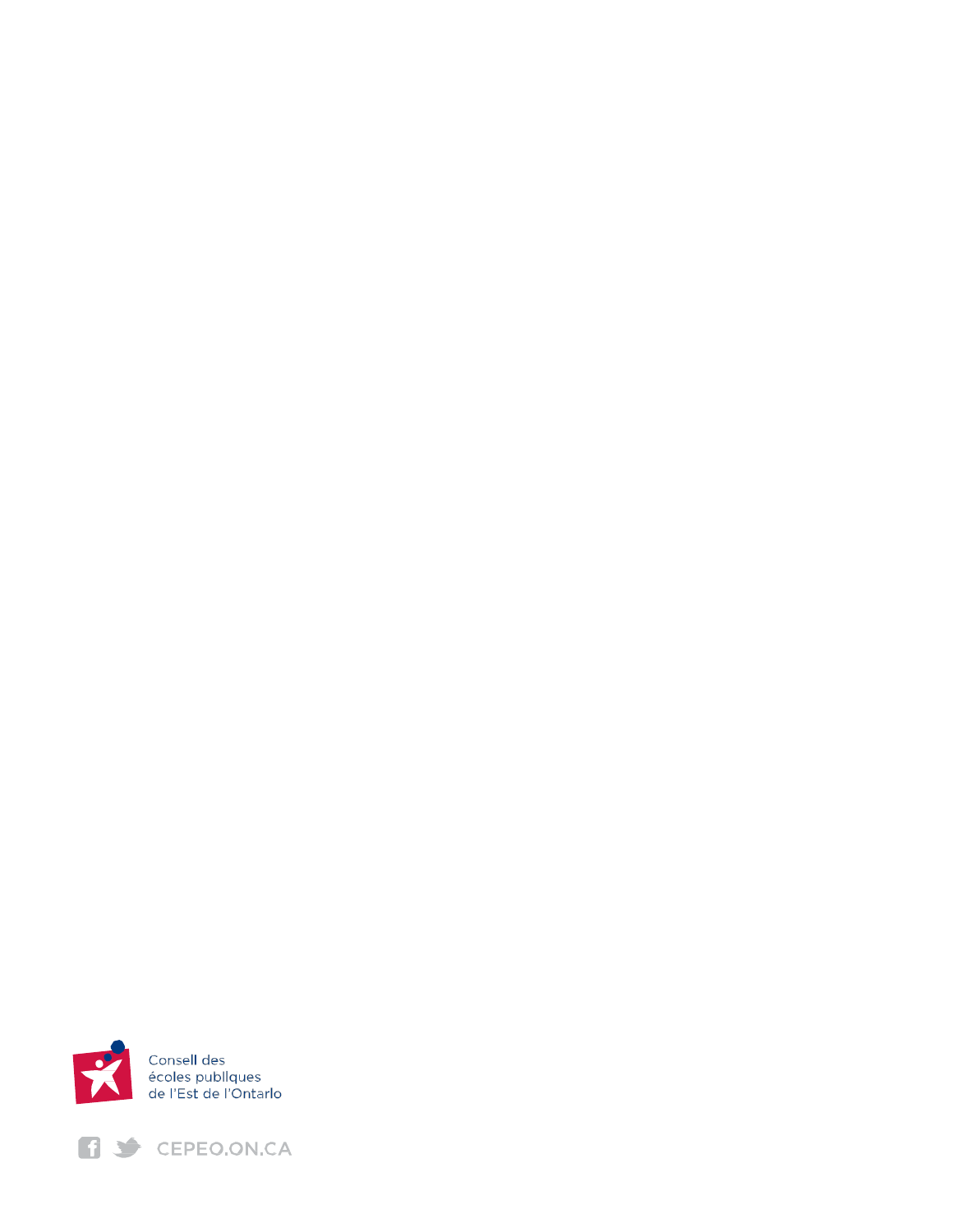# **WELCOME TO THE** *CONSEIL DES ÉCOLES PUBLIQUES DE L'EST DE L'ONTARIO* **(CEPEO)**

The schools of the CEPEO participate in the Ministry of Education of Ontario (MEO) Community Use of Schools program. This program offers organizations and the community the opportunity to use school facilities after school hours, on weekends and in the summer. Depending on the application, schools can be opened during the holiday period, March break and school holidays. Schools will remain closed to the community on statutory holidays.

# **To facilitate community applications for rental permits, the CEPEO has used online reservation software since September 2014.**

If you do not have Internet access, please contact the CEPEO Permits Department to submit your application, at 613-742-8960, ext. 2101.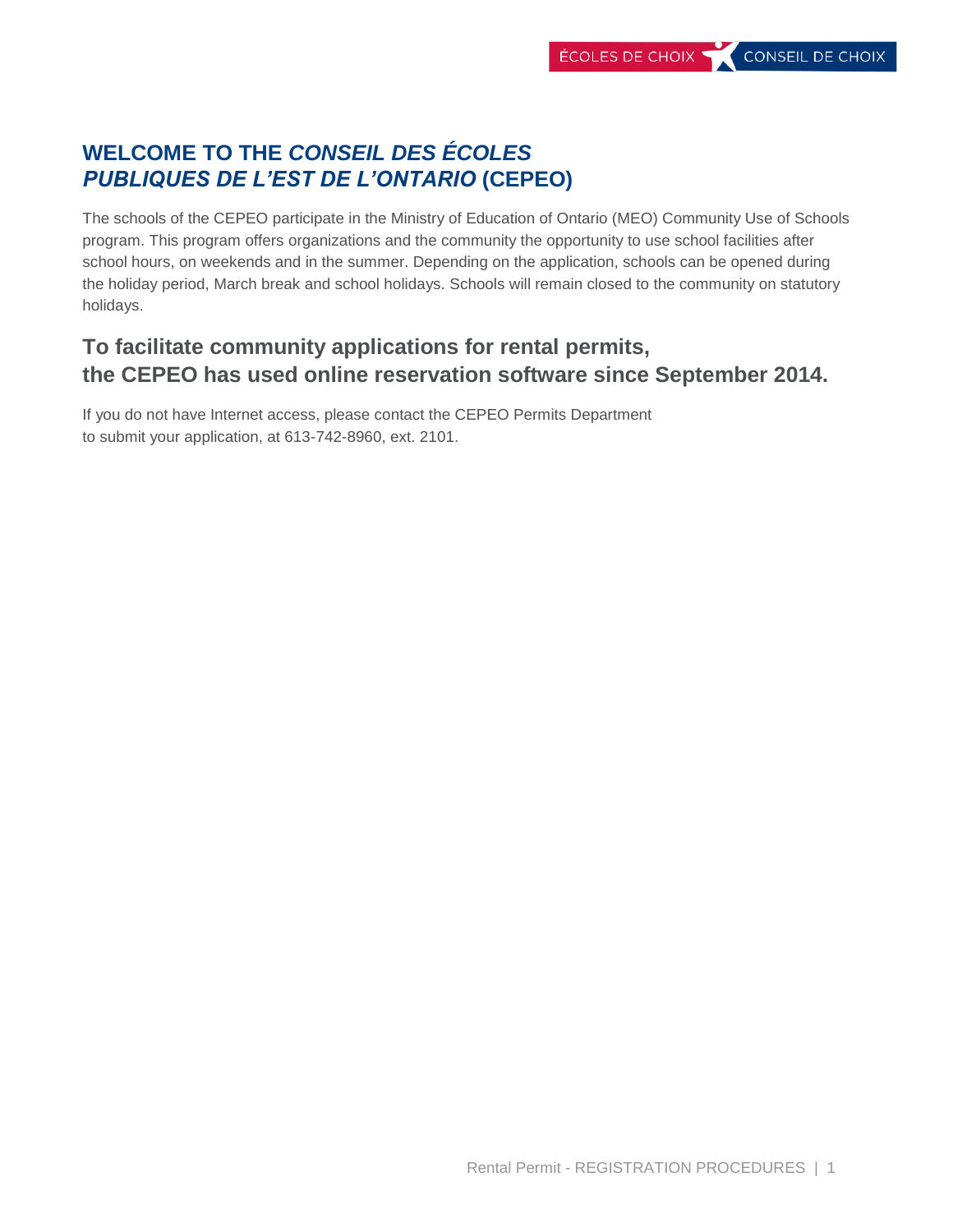# **PROCEDURE FOR CREATING A RENTAL PERMIT APPLICATION**

#### **1. REGISTERING AN ONLINE ACCOUNT:**

- Go to the following Internet address: http://location.cepeo.on.ca/Start.aspx?Lang=EN
- Register your organization by clicking on: "Inscrivez-vous ici"
- Complete the two forms: New Organization and Main Contact *\*\*\*Please enter the registered name of your organization in the "Organization Name" box. If you do not have a registered name, please enter your first and last name.*
- Each organization may have several contacts, but only one account number.
- The category status of your organization is very important. The CEPEO Permits Department reserves the right to check with Revenue Canada. It may change the status of your organization, depending on the information received (see the table of organization categories in the Elyxyr menu).

### **HOMEPAGE**

The menu on the left-hand side of the screen contains links to all the important documents for CEPEO school rentals. Take the time to review the documents. Read the Safety Guide carefully: *Safety is everyone's concern…*

- After submitting your registration application, you should receive an e-mail from the CEPEO Permits Department letting you know whether or not your application has been accepted.
- If your application is denied, you should be given a reason by the CEPEO Permits Department.
- Once you have been accepted as a new organization by the CEPEO Permits Department, you can begin your rental application by returning to the following link: http://location.cepeo.on.ca/Start.aspx?Lang=EN
- Please use the same username and password as when you registered.
- For more information, please write to [permisdelocation@cepeo.on.ca](mailto:permisdelocation@cepeo.on.ca)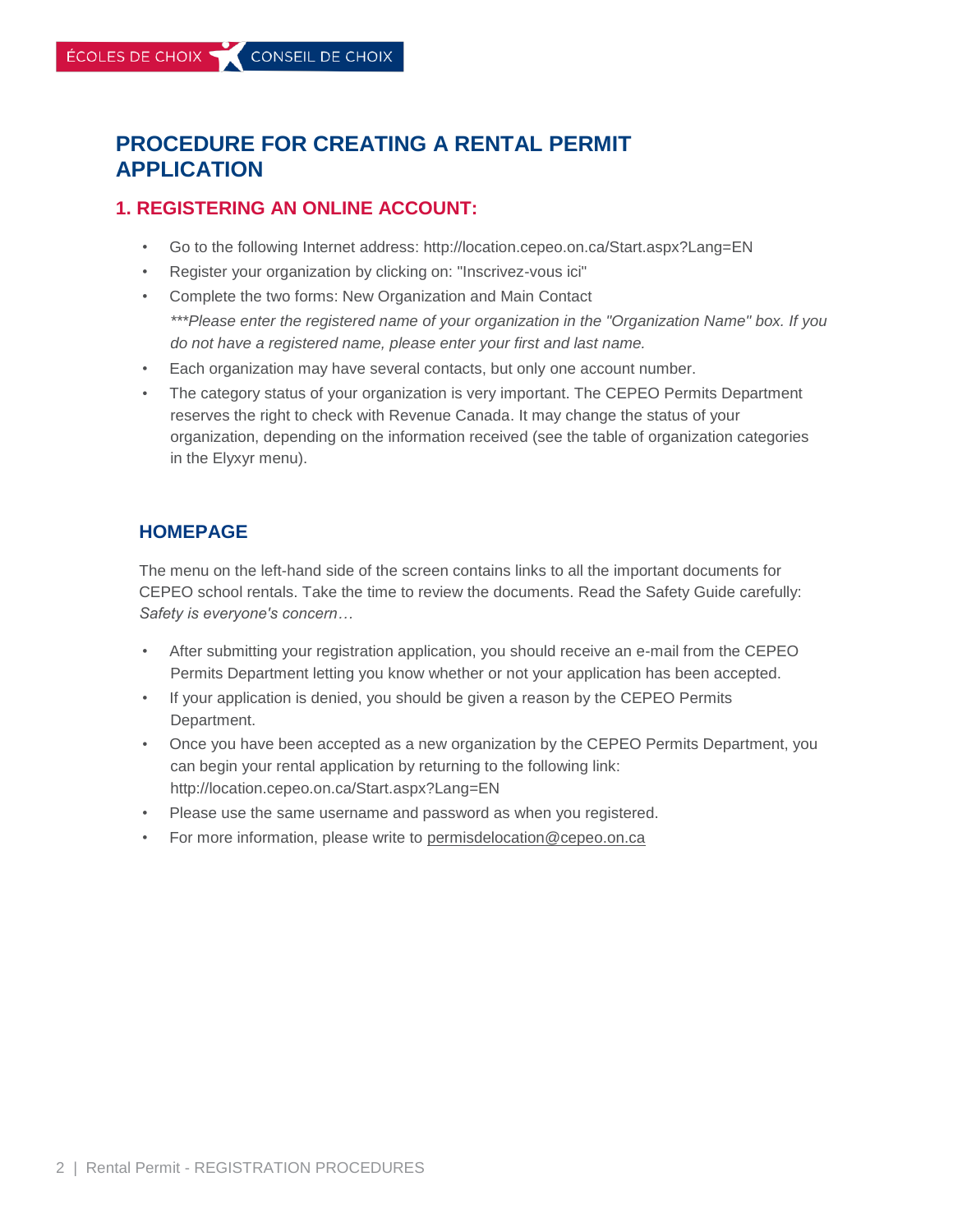## **2. BEGINNING YOUR RENTAL APPLICATION**

• To begin your rental application, enter your username and password in the red box – the same information as when you registered.

First rental permit application with the CEPEO?

Please read the document "Steps to follow to proceed for a rental facility" before you register.

| Première demande de permis de location au CEPEO?                                                                                                  | <b>REGISTER HERE</b> |
|---------------------------------------------------------------------------------------------------------------------------------------------------|----------------------|
| Veuillez prendre connaissance du document<br>"Procédures de demande de location" avant<br>l'inscription.<br>Inscrivez-vous ici.<br>Déjà inscrits? |                      |
| Nom d'utilisateur:<br>Mot de passe:<br>Ouvrir une session<br>Mot de passe oublié?                                                                 |                      |

• Once you log in, you will be taken to your personal platform:

- On the left-hand side, you will find your billing information, the contact information for your account, and your message inbox.

The messaging system allows you to correspond with the CEPEO Permits Department.

- On the right-hand side, you will find all the information regarding your rental permits
- You can begin your application by clicking on the New booking tab.

| Conseil des<br>écoles publiques<br>de l'Est de l'Ontario                                                                                                                           | Utilisation communautaire des installations scolaires<br>Outil de réservation |                                                              |
|------------------------------------------------------------------------------------------------------------------------------------------------------------------------------------|-------------------------------------------------------------------------------|--------------------------------------------------------------|
| Accueil                                                                                                                                                                            |                                                                               | French Quitter                                               |
| Facturation<br>Solde: C\$240.00<br>Dernier Relevé: Jul 2014<br>Examiner<br>Paiement précédent: Aucun<br>Examiner                                                                   | Permis<br>Permis à venir (1)                                                  | Calendrier scolaire Carte Nouvelle réservation &             |
| Compte<br>Utilisateur: EEP Charlotte- Changer<br>Lemieux<br>Organisme: École élémentaire publique<br>Charlotte-Lemieux<br>Adresse: 2093, promenade Bal-Air<br>Ottawa, ON<br>K2C0X2 | Permis en attente d'approbation (0)                                           |                                                              |
| Contact orincipal: EEP Charlotte-<br>Changer<br>Lemieux<br>Messages<br>Vous avez 0 nouveaux messages<br>Composer                                                                   |                                                                               | <b>CLICK HERE TO BEGIN YOUR</b><br><b>RENTAL APPLICATION</b> |
|                                                                                                                                                                                    |                                                                               |                                                              |
| $\frac{10439287}{101544851jpg}$                                                                                                                                                    |                                                                               | <b>#</b> Show all downloads x                                |
| 酬<br>a.<br>圓<br>$\bullet$<br>$\frac{1}{2}$                                                                                                                                         | $\bullet$ $\circ$<br><b>COLLEGE</b>                                           | $-1240$ to $-1333$<br>2014-08-13                             |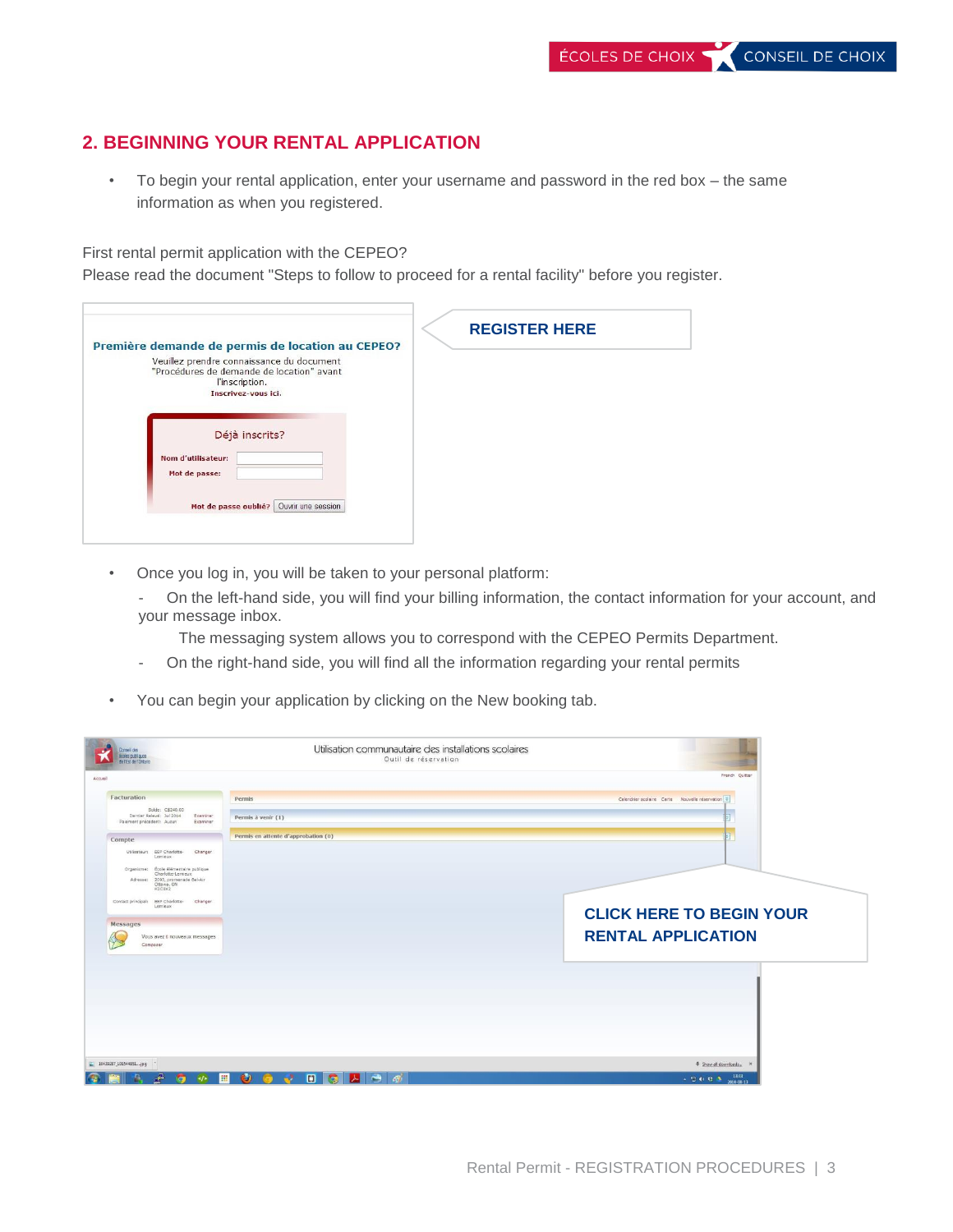• By clicking on the New booking tab, this page will appear, and you will need to answer several questions to finalize your rental permit application.

| Étape: Horaire d'utilisation                                                                                                                                             |                                                                                                        |
|--------------------------------------------------------------------------------------------------------------------------------------------------------------------------|--------------------------------------------------------------------------------------------------------|
| <b>Dates - Récurrentes</b><br>Permis au-delà de minuit<br>8/13/2014<br>8/13/2014<br>* Date du début:<br>* de la fin:<br>* Jour de semaine: D D L D MA D ME D J D V D S D | <b>CLICK ON ADD TO</b><br>Dates du permis:<br><b>ENTER YOUR</b><br><b>SCHEDULE</b>                     |
| * Cycle: $\Box$ Chaque semaine<br>Semaine en alternance<br>□ 1ière ■ 2ième ■ 3ième ■ 4ième ■ Dernière<br>chaque mois<br><b>Dates - Individuelles</b>                     | Ajouter<br><b>CLICK ON REMOVE FOR</b><br><b>DATES YOU DO NOT</b><br><b>WANT</b>                        |
| * Date: 8/13/2014<br><b>Heure</b><br>* Fin de la période de<br>* Début: 5:00: PM v<br>7:00: PM <b>v</b><br>temps:                                                        | Ajouter<br><b>ENTER THE TIMES</b><br><b>YOU WANT</b><br>Durée:<br>2 heures<br>Retirer<br>$\rightarrow$ |
| * Champ obligatoire<br>Format de la date: jour/mois/année                                                                                                                | Suivant                                                                                                |

- 1. Enter recurring dates: for multiple activities, click on Add at the end.
- 2. Enter an individual date and times: for only ONE activity, click on Add at the end.

To submit a permit application, there are several steps to follow:

- 1. Request schedule
- 2. If you know…
- 3. List of regions
- 4. List of schools
- 5. Type of school facilities
- 6. Permit conflicts
- 7. Application details
- 8. Application details 2
- 9. Comments
- 10. Permit number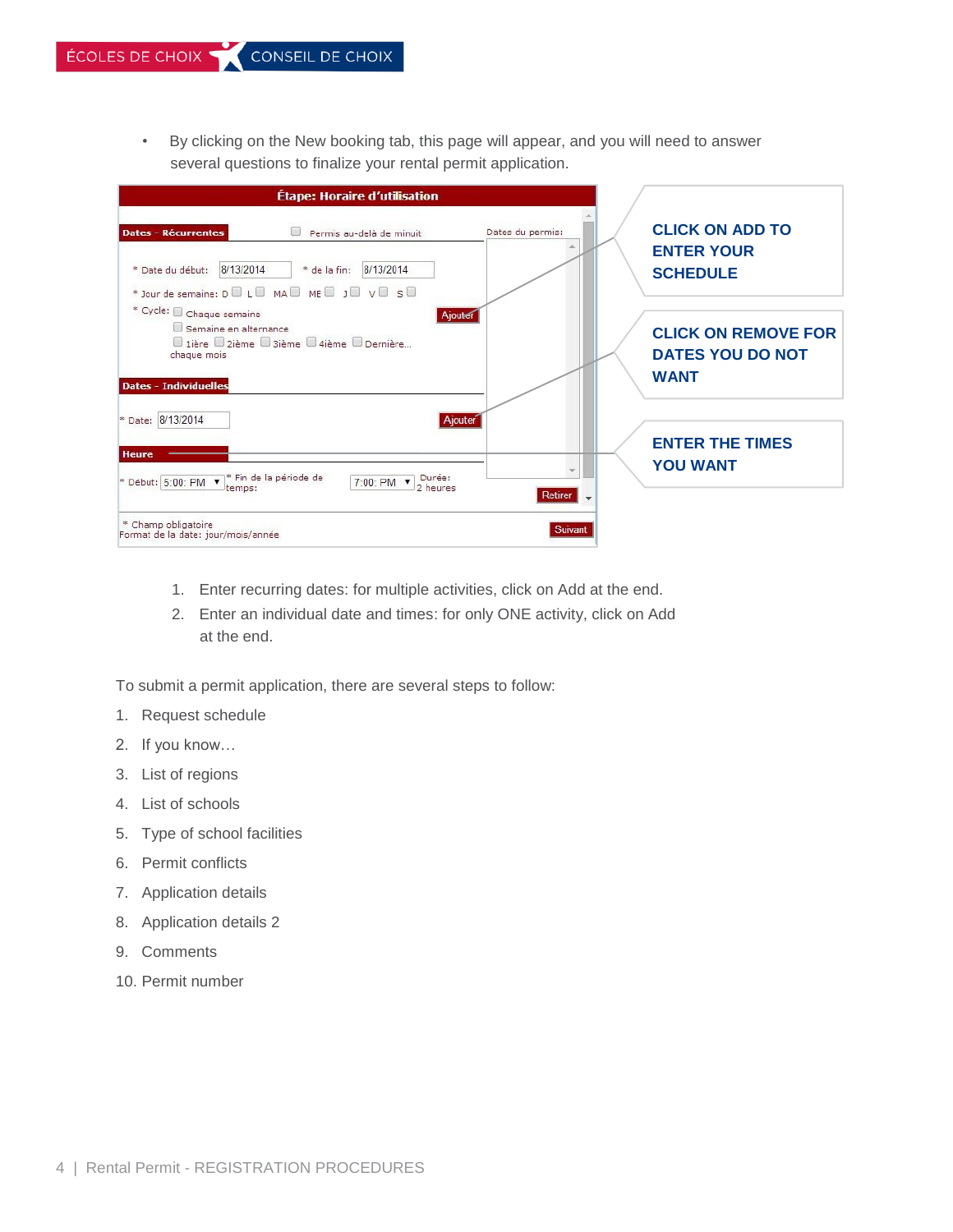#### 11. Estimated costs

#### Étape: Estimation du coût

#### École élémentaire publique Charlotte-Lemieux Coûts estimés du permis

|             | <b>Nature de l'item</b>      |         | <b>Montant facturé</b>                          | <b>Prix sans rabais</b> |         | Date de la transaction            |
|-------------|------------------------------|---------|-------------------------------------------------|-------------------------|---------|-----------------------------------|
| <b>Date</b> |                              |         | Frais   TVH Sous-total   Frais   TVH Sous-total |                         |         |                                   |
| Août 2014   |                              |         |                                                 |                         |         |                                   |
|             | Frais administratifs \$10.00 |         | \$10.00 \$10.00                                 |                         |         | \$10.00 8/13/2014 12:00AM 12:00AM |
|             | <b>Total journalier:</b>     | \$10.00 | \$10,00 \$10,00                                 |                         | \$10.00 |                                   |
|             | Sous-total mensuel:          | \$10.00 | \$10.00 \$10.00                                 |                         | \$10.00 |                                   |
|             | <b>Grand Total:</b>          | \$10.00 | \$10.00 \$10.00                                 |                         | \$10.00 |                                   |

Devise: Canadienne

Désistement:

Le coût estimatif total peut être modifié en fonction de l'utilisation des installations. Aucune modification ne peut être apportée aux conditions de ce permis le jour pour lequel une réservation a été effectuée. Durant la période d'utilisation, le détenteur du permis sera responsable de tout frais chargé par la municipalité ou le département d'incendie suite à un déclenchement abusif d'alerte d'incendie.

This page displays an estimate of the costs of your activity. The rates are based on the CEPEO's fee schedule and the table of organization categories (see the Elyxyr menu).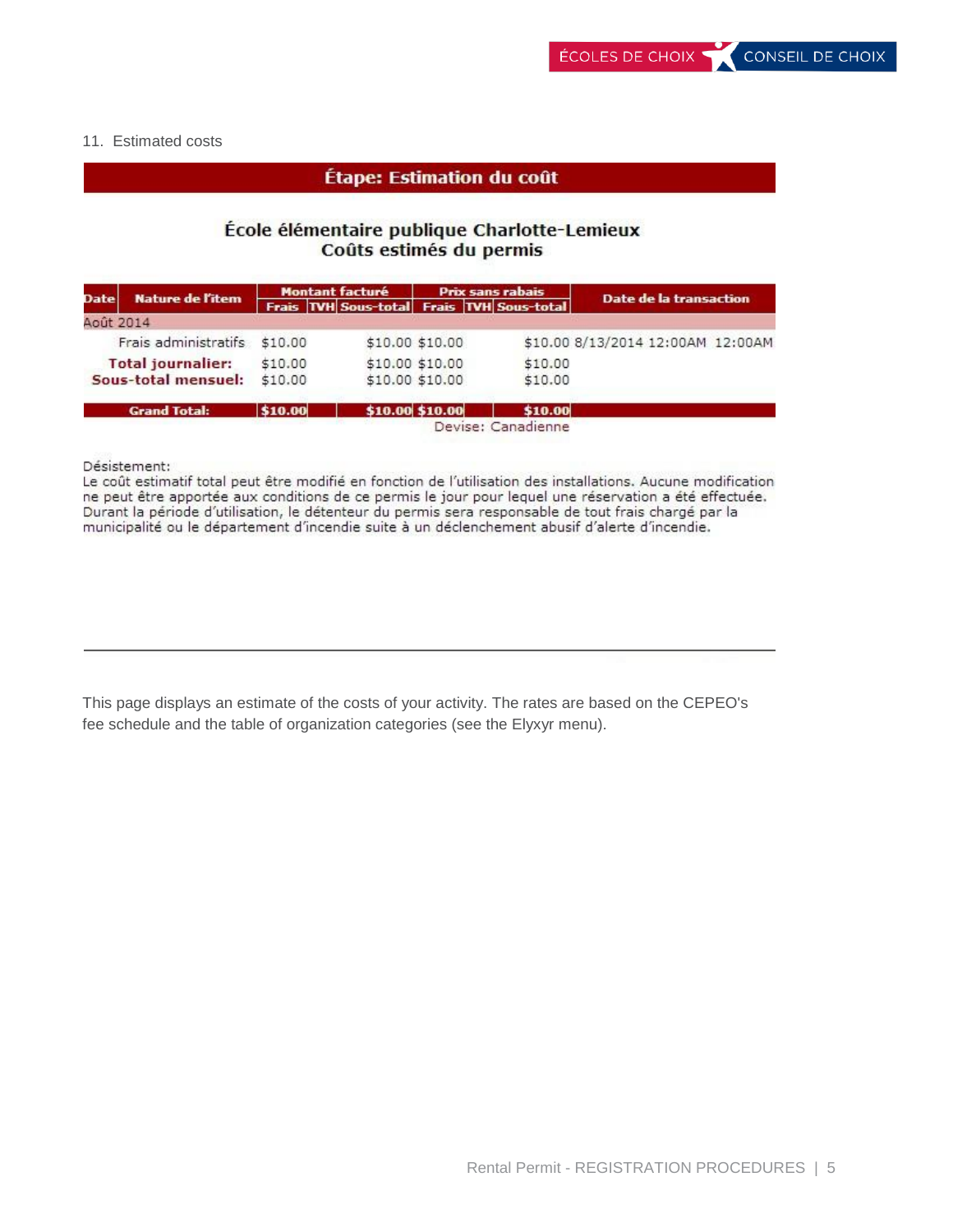#### 12. Permit regulations



Here, you will find a copy of the CEPEO regulations. Please click on Yes, then OK.

| <b>Étape: Confirmation</b>                                                                              |
|---------------------------------------------------------------------------------------------------------|
| Merci d'avoir soumis une demande de permis auprès du CEPEO.<br>Votre numéro de permis est 0201300648-1. |
| Fermer                                                                                                  |
|                                                                                                         |
|                                                                                                         |
|                                                                                                         |

On this page, please click on Close to confirm your permit application.